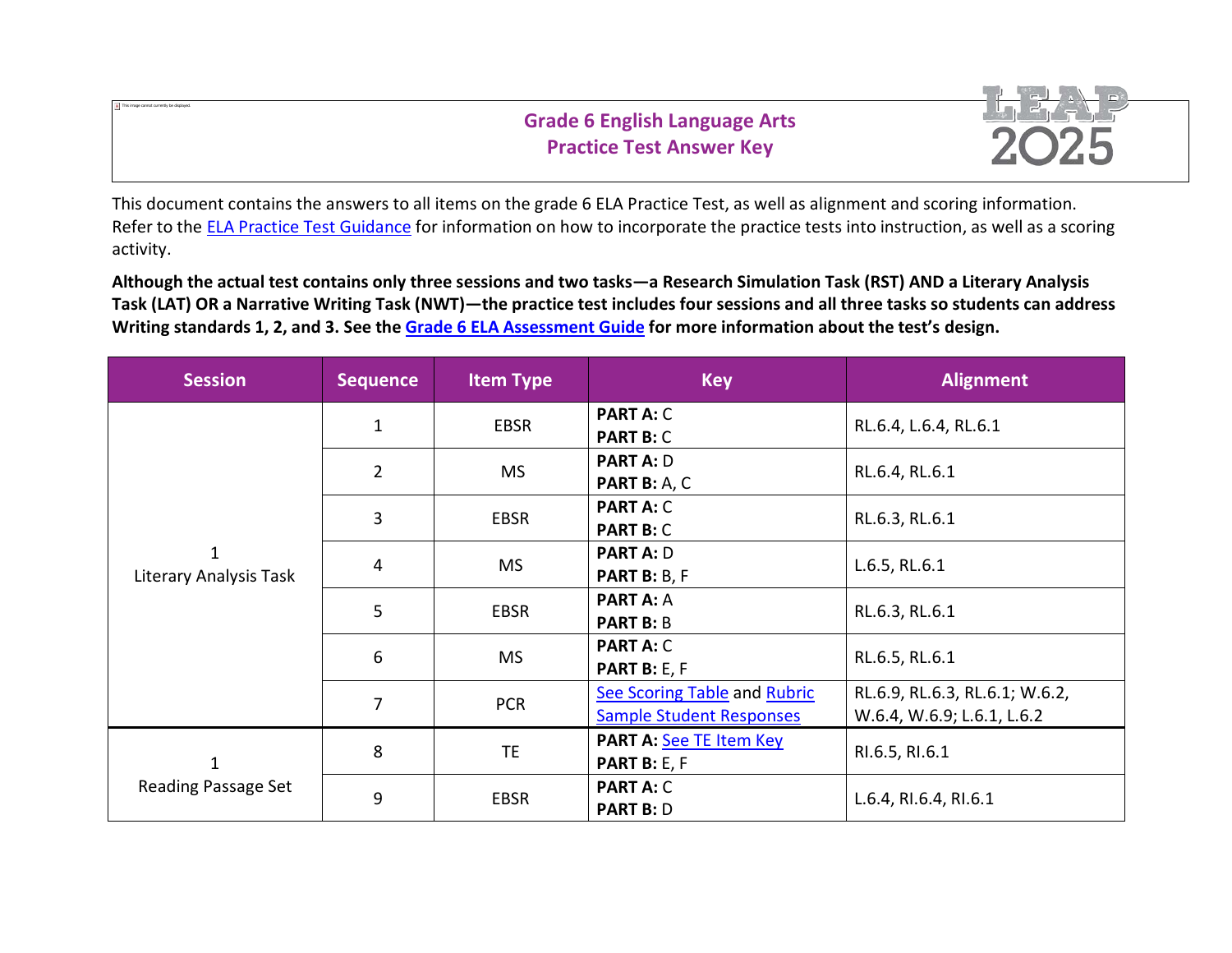| <b>Session</b>                                    | <b>Sequence</b> | <b>Item Type</b>                                                                                                                                                                                                                                                                                                                                                                                                                                                                                                                                 | <b>Key</b>                                                   | <b>Alignment</b>           |  |
|---------------------------------------------------|-----------------|--------------------------------------------------------------------------------------------------------------------------------------------------------------------------------------------------------------------------------------------------------------------------------------------------------------------------------------------------------------------------------------------------------------------------------------------------------------------------------------------------------------------------------------------------|--------------------------------------------------------------|----------------------------|--|
|                                                   | 10              | <b>EBSR</b>                                                                                                                                                                                                                                                                                                                                                                                                                                                                                                                                      | <b>PART A: B</b><br><b>PART B: A</b>                         | RI.6.7, RI.6.1             |  |
|                                                   | 11              | TE.<br>See TE Item Key<br><b>PART A: A</b><br><b>EBSR</b><br><b>PART B: B</b><br><b>PART A: C</b><br><b>EBSR</b><br><b>PART B: D</b><br><b>TE</b><br>See TE Item Key<br><b>PART A: C</b><br><b>EBSR</b><br><b>PART B: B</b><br><b>PART A: D</b><br><b>MS</b><br>PART B: B, F<br><b>PART A: B</b><br><b>EBSR</b><br><b>PART B: C</b><br><b>PART A: C</b><br>EBSR<br><b>PART B: B</b><br><b>PART A: C</b><br><b>MS</b><br>PART B: A, D<br><b>See Scoring Table and Rubric</b><br><b>PCR</b><br><b>PART A: A</b><br><b>EBSR</b><br><b>PART B: C</b> | RI.6.3, RI.6.1                                               |                            |  |
|                                                   | 12              |                                                                                                                                                                                                                                                                                                                                                                                                                                                                                                                                                  |                                                              | RI.6.4, L.6.4, RI.6.1      |  |
|                                                   | 13              | <b>PART A: A</b><br><b>EBSR</b><br><b>PART B: B</b>                                                                                                                                                                                                                                                                                                                                                                                                                                                                                              | RI.6.6, RI.6.1                                               |                            |  |
|                                                   | 14              |                                                                                                                                                                                                                                                                                                                                                                                                                                                                                                                                                  |                                                              | RI.6.2, RI.6.3, RI.6.1     |  |
|                                                   | 15              |                                                                                                                                                                                                                                                                                                                                                                                                                                                                                                                                                  |                                                              | RI.6.3, RI.6.1             |  |
| $\overline{2}$<br><b>Research Simulation Task</b> | 16              |                                                                                                                                                                                                                                                                                                                                                                                                                                                                                                                                                  |                                                              | RI.6.2, RI.6.1             |  |
|                                                   | 17              |                                                                                                                                                                                                                                                                                                                                                                                                                                                                                                                                                  |                                                              | RI.6.4, L.6.4, RI.6.1      |  |
|                                                   | 18              |                                                                                                                                                                                                                                                                                                                                                                                                                                                                                                                                                  |                                                              | RI.6.6, RI.6.1             |  |
|                                                   | 19              |                                                                                                                                                                                                                                                                                                                                                                                                                                                                                                                                                  |                                                              | RI.6.3, RI.6.2, RI.6.1     |  |
|                                                   | 20              |                                                                                                                                                                                                                                                                                                                                                                                                                                                                                                                                                  | RI.6.8, RI.6.9, RI.6.1; W.6.2, W.6.4,<br>W.6.9; L.6.1, L.6.2 |                            |  |
|                                                   | 21              |                                                                                                                                                                                                                                                                                                                                                                                                                                                                                                                                                  |                                                              | RL.6.3, RL.6.1             |  |
|                                                   | 22              |                                                                                                                                                                                                                                                                                                                                                                                                                                                                                                                                                  |                                                              | RL.6.5, RL.6.1             |  |
| 3<br>Narrative Writing Task                       | 23              | <b>EBSR</b>                                                                                                                                                                                                                                                                                                                                                                                                                                                                                                                                      | <b>PART A: C</b><br><b>PART B: B</b>                         | RL.6.2, RL.6.1             |  |
|                                                   | 24              | <b>TE</b>                                                                                                                                                                                                                                                                                                                                                                                                                                                                                                                                        | See TE Item Key                                              | RL.6.3, RL.6.2, RL.6.1     |  |
|                                                   | 25              | <b>PCR</b>                                                                                                                                                                                                                                                                                                                                                                                                                                                                                                                                       | See Scoring Table and Rubric<br>Sample Responses in eDIRECT  | W.6.3, W.6.4; L.6.1, L.6.2 |  |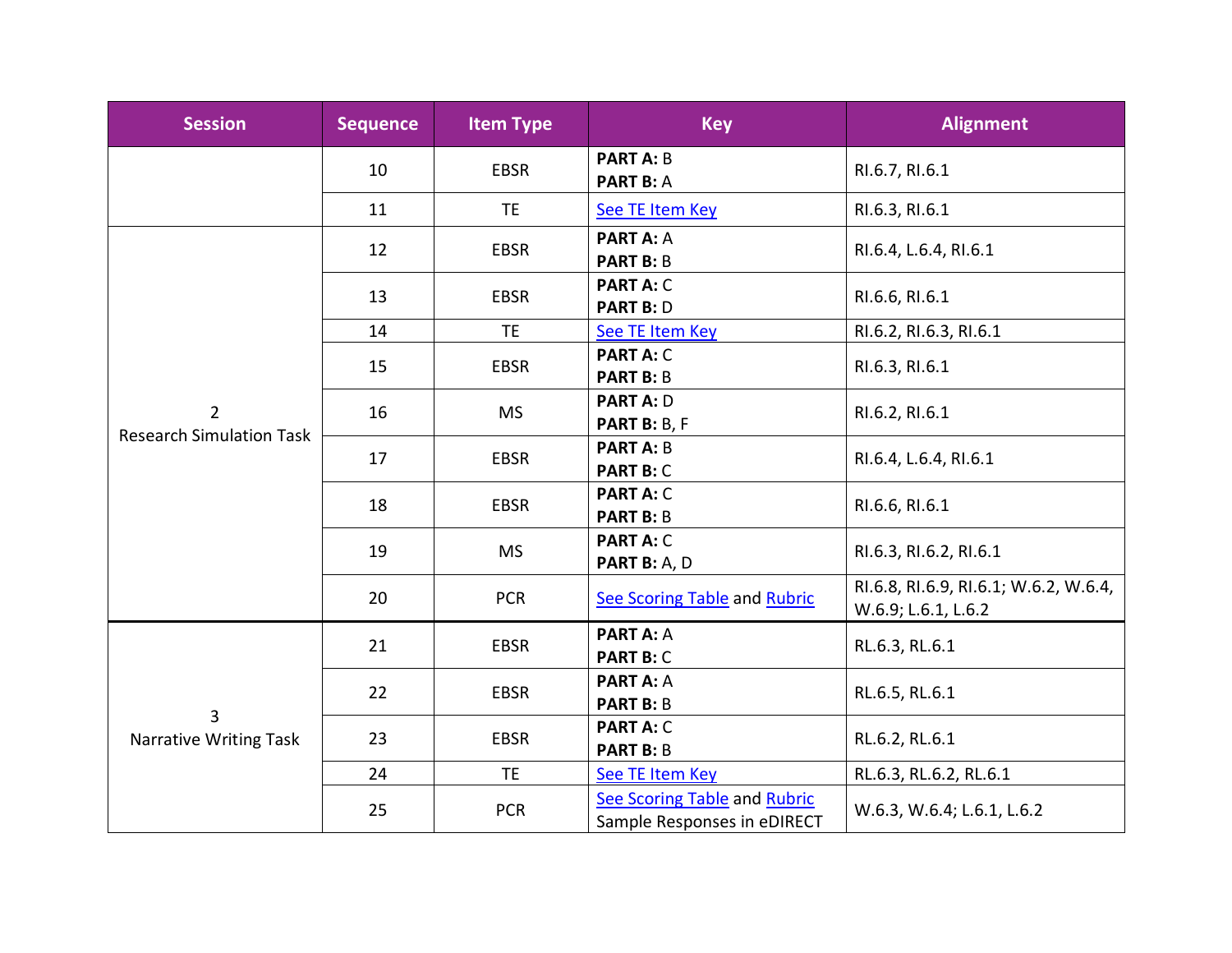| <b>Session</b>                         | <b>Sequence</b> | <b>Item Type</b>                                                                                                                                                                                                                                                                                                                                                                                                                                                                                                                                 | <b>Key</b>                           | <b>Alignment</b>      |
|----------------------------------------|-----------------|--------------------------------------------------------------------------------------------------------------------------------------------------------------------------------------------------------------------------------------------------------------------------------------------------------------------------------------------------------------------------------------------------------------------------------------------------------------------------------------------------------------------------------------------------|--------------------------------------|-----------------------|
|                                        | 26              | EBSR                                                                                                                                                                                                                                                                                                                                                                                                                                                                                                                                             | <b>PART A: D</b><br><b>PART B: B</b> | L.6.4, RL.6.4, RL.6.1 |
|                                        | 27              | <b>EBSR</b>                                                                                                                                                                                                                                                                                                                                                                                                                                                                                                                                      | <b>PART A: D</b><br><b>PART B: A</b> | RL.6.2, RL.6.1        |
| $\overline{3}$                         | 28              | <b>PART A: C</b><br>EBSR<br><b>PART B: C</b><br><b>PART A: A</b><br><b>EBSR</b><br><b>PART B: D</b><br><b>PART A: D</b><br><b>EBSR</b><br><b>PART B: A</b><br><b>PART A: A</b><br><b>TE</b><br><b>PART B: See TE Item Key</b><br>TE<br>See TE Item Key<br><b>PART A: A</b><br><b>EBSR</b><br><b>PART B: C</b><br><b>PART A: B</b><br><b>EBSR</b><br><b>PART B: C</b><br><b>PART A: B</b><br>EBSR<br><b>PART B: D</b><br><b>PART A: B</b><br><b>MS</b><br>PART B: B, F<br><b>PART A: A</b><br><b>EBSR</b><br><b>PART B: A</b><br><b>PART A: C</b> | RL.6.4, L.6.4, RL.6.1                |                       |
| Reading Passage Set                    | 29              |                                                                                                                                                                                                                                                                                                                                                                                                                                                                                                                                                  |                                      | RL.6.5, RL.6.1        |
|                                        | 30              |                                                                                                                                                                                                                                                                                                                                                                                                                                                                                                                                                  |                                      | RL.6.6, RL.6.1        |
|                                        | 31<br>32        |                                                                                                                                                                                                                                                                                                                                                                                                                                                                                                                                                  |                                      | RL.6.2, RL.6.1        |
|                                        |                 |                                                                                                                                                                                                                                                                                                                                                                                                                                                                                                                                                  |                                      | RI.6.2, RI.6.1        |
|                                        | 33              |                                                                                                                                                                                                                                                                                                                                                                                                                                                                                                                                                  |                                      | RI.6.3, RI.6.1        |
|                                        | 34              |                                                                                                                                                                                                                                                                                                                                                                                                                                                                                                                                                  |                                      | RI.6.3, RI.6.1        |
|                                        | 35              |                                                                                                                                                                                                                                                                                                                                                                                                                                                                                                                                                  |                                      | RI.6.6, RI.6.1        |
| $\overline{4}$<br>Reading Literary and | 36              |                                                                                                                                                                                                                                                                                                                                                                                                                                                                                                                                                  |                                      | RI.6.2, RI.6.1        |
| <b>Informational Texts</b>             | 37              |                                                                                                                                                                                                                                                                                                                                                                                                                                                                                                                                                  |                                      | RI.6.3, RI.6.1        |
|                                        | 38              | <b>EBSR</b>                                                                                                                                                                                                                                                                                                                                                                                                                                                                                                                                      | <b>PART B: B</b>                     | RI.6.5, RI.6.1        |
|                                        | 39              | <b>MS</b>                                                                                                                                                                                                                                                                                                                                                                                                                                                                                                                                        | <b>PART A: D</b><br>PART B: C, D     | RI.6.6, RI.6.1        |
|                                        | 40              | <b>MS</b>                                                                                                                                                                                                                                                                                                                                                                                                                                                                                                                                        | A, C, G                              | RI.6.2, RI.6.1        |
|                                        | 41              | <b>EBSR</b>                                                                                                                                                                                                                                                                                                                                                                                                                                                                                                                                      | <b>PART A: A</b><br><b>PART B: B</b> | RI.6.6, RI.6.1        |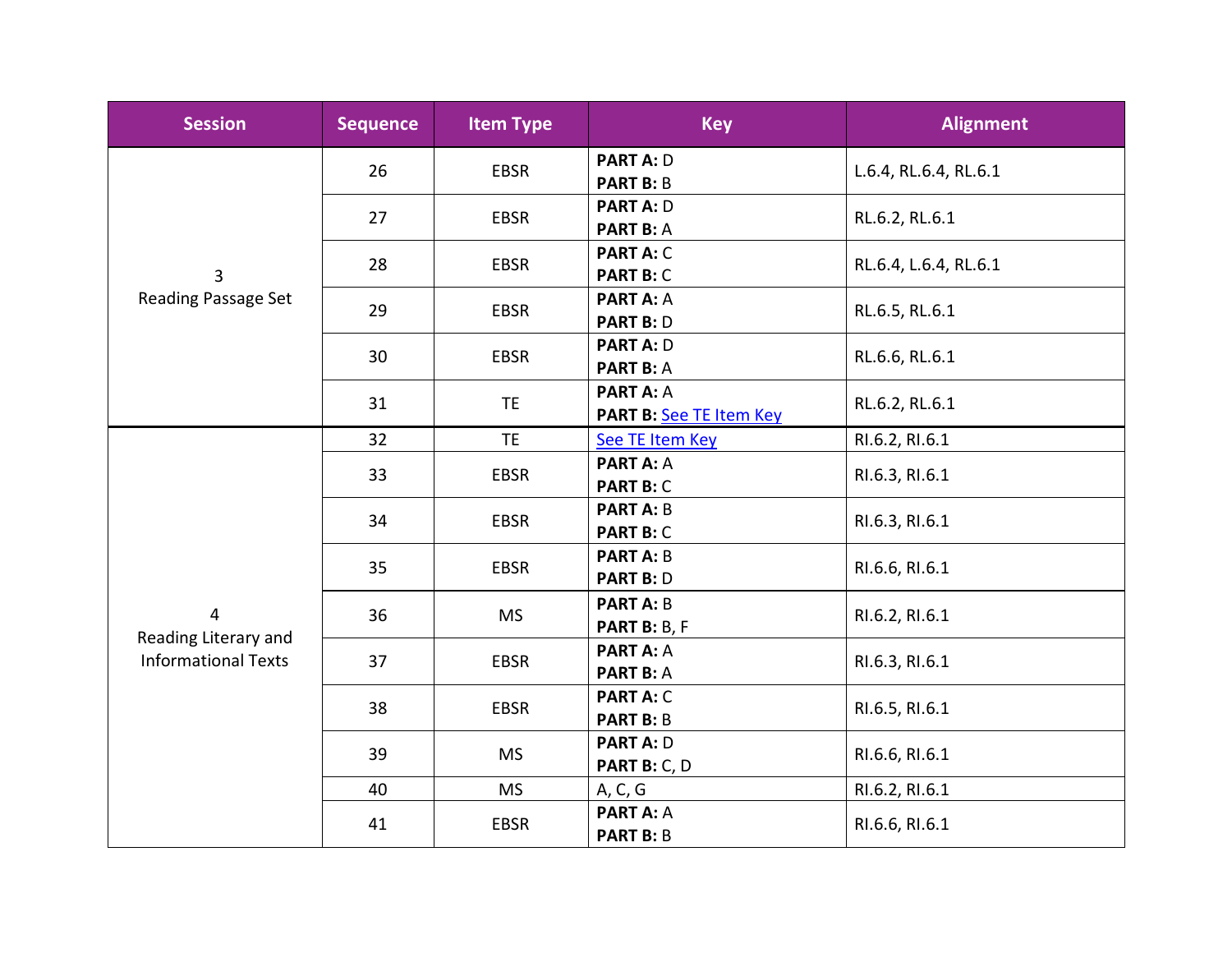| <b>Item Type</b>                                                          | <b>Description</b>                                                                                                                                                                                                                                                                                                          | <b>Scoring Information</b>                                                                                                                                                                                                                                                                                                                                                                                                                                                                                                                                                                                                                                                                                                                                                                                                                                                                                                                                                                                                                                                                    |
|---------------------------------------------------------------------------|-----------------------------------------------------------------------------------------------------------------------------------------------------------------------------------------------------------------------------------------------------------------------------------------------------------------------------|-----------------------------------------------------------------------------------------------------------------------------------------------------------------------------------------------------------------------------------------------------------------------------------------------------------------------------------------------------------------------------------------------------------------------------------------------------------------------------------------------------------------------------------------------------------------------------------------------------------------------------------------------------------------------------------------------------------------------------------------------------------------------------------------------------------------------------------------------------------------------------------------------------------------------------------------------------------------------------------------------------------------------------------------------------------------------------------------------|
| Evidence-<br><b>Based</b><br><b>Selected</b><br><b>Response</b><br>(EBSR) | Two-part item<br>$\bullet$<br>Part A measures reading comprehension<br>$\bullet$<br>Part B asks for evidence to support part A<br>$\bullet$                                                                                                                                                                                 | Worth up to two points (2, 1, or 0)<br>$\bullet$<br>Full credit (2 points): both parts correct<br>$\bullet$<br>Partial credit (1 point): Part A is correct; Part B is not correct<br>$\bullet$<br>No credit (0 points): only Part B is correct or neither part is correct                                                                                                                                                                                                                                                                                                                                                                                                                                                                                                                                                                                                                                                                                                                                                                                                                     |
| Multiple-<br>Select (MS)                                                  | Requires more than one answer (required<br>$\bullet$<br>number of correct answers in <b>boldface</b> in<br>question)<br>Can have one part (e.g., asks student to<br>$\bullet$<br>select three summary details) or two<br>parts (e.g., Part A asks students to choose<br>two themes; Part B asks for evidence for<br>themes) | Worth up to two points (2, 1, or 0)<br>$\bullet$<br>Full credit (2 points): All answers correct<br>Partial credit (1 point): for one-part MS item, 1 of 2 or 2 of 3 answers<br>$\bullet$<br>are correct or for an EBSR with MS in Part A, 1 of 2 or 2 of 3 answers<br>in Part A are correct OR all answers are correct in part A, but Part B is<br>incorrect<br>No credit (0 points): Both parts are incorrect OR only Part B is<br>$\bullet$<br>correct                                                                                                                                                                                                                                                                                                                                                                                                                                                                                                                                                                                                                                      |
| Technology-<br><b>Enhanced</b><br>(TE)                                    | May have one part OR be part of an EBSR<br>$\bullet$<br>item<br>Types: Drag and drop, drop-down menu,<br>$\bullet$<br>highlighting words/phrases/sentences,<br>matching information (refer to LEAP 2025<br><b>Technology Enhanced Item Types</b><br>document for more information)                                          | Worth up to two points (2, 1, or 0)<br>$\bullet$<br>TE Items that are part of an EBSR follow the same general rules as<br>EBSR items.<br>Full credit (2 points): all correct responses-whether one or two<br>$\bullet$<br>parts-and ordered correctly, if required, OR if the item includes six<br>or more correct responses, full credit when student chooses all or<br>nearly all correct responses (number of correct responses minus 1)<br>Partial credit (1 point): depends on item type<br>For most one-part TE items: 1 point if student chooses at least<br>O<br>half of the correct responses<br>For one-part TE items that require paired responses: 1 point<br>$\circ$<br>when student chooses at least half of the correctly paired<br>responses<br>For one-part TE items that require ordering (e.g., steps in a<br>$\circ$<br>process): 1 point when a student chooses and correctly orders<br>more than half of the correct responses<br>For summary items that include at least two extra options<br>$\circ$<br>(e.g., 6 summary details, but student has to choose and order |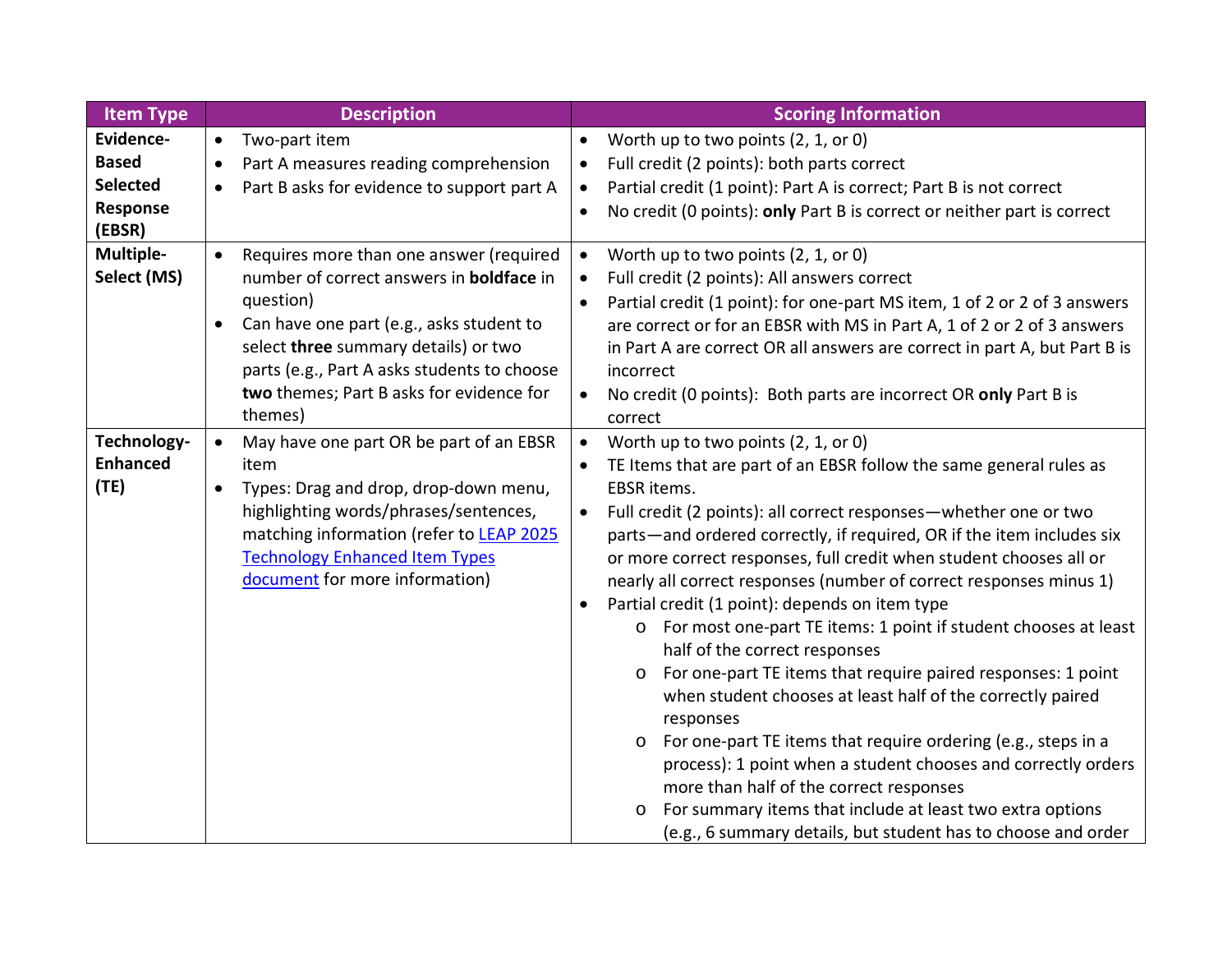|                                                                                               |                                                                                                                                                                                                                                                                                                                                                                                                                                   | 4 correctly): 1 point when student chooses all of the correct<br>responses but does not place them in the correct order OR<br>when student chooses and correctly orders more than half of<br>the correct responses<br>No credit (0 points): does not meet partial credit rules or for a two-<br>part TE item, only part B is correct                                                                                                                                                                |
|-----------------------------------------------------------------------------------------------|-----------------------------------------------------------------------------------------------------------------------------------------------------------------------------------------------------------------------------------------------------------------------------------------------------------------------------------------------------------------------------------------------------------------------------------|-----------------------------------------------------------------------------------------------------------------------------------------------------------------------------------------------------------------------------------------------------------------------------------------------------------------------------------------------------------------------------------------------------------------------------------------------------------------------------------------------------|
| <b>Prose</b><br>٠<br><b>Constructed</b><br><b>Response</b><br>(PCR)<br>$\bullet$<br>$\bullet$ | Requires student to show understanding<br>of text(s) by writing a multi-paragraph<br>response<br>Addresses more than one text depending<br>on the task (LAT: 2 texts; RST: 3 texts)<br>Requires evidence from texts<br>Measures Reading Comprehension and<br>Written Expression, and Knowledge of<br>Language and Conventions (LAT and RST);<br>measures Written Expression and<br>Knowledge of Language and Conventions<br>(NWT) | LAT/RST: Worth up to 19 points<br>Reading Comprehension and Written Expression dimension: score<br>point of 4, 3, 2, 1, 0; holistic score is multiplied by 4 to provide total<br>dimension score<br>Knowledge of Language and Conventions dimension (3, 2, 1, 0)<br>NWT: Worth up to 15 points<br>Written Expression dimension: score point of 4, 3, 2, 1, 0; holistic<br>score is multiplied by 3 to provide total dimension score<br>Knowledge of Language and Conventions dimension (3, 2, 1, 0) |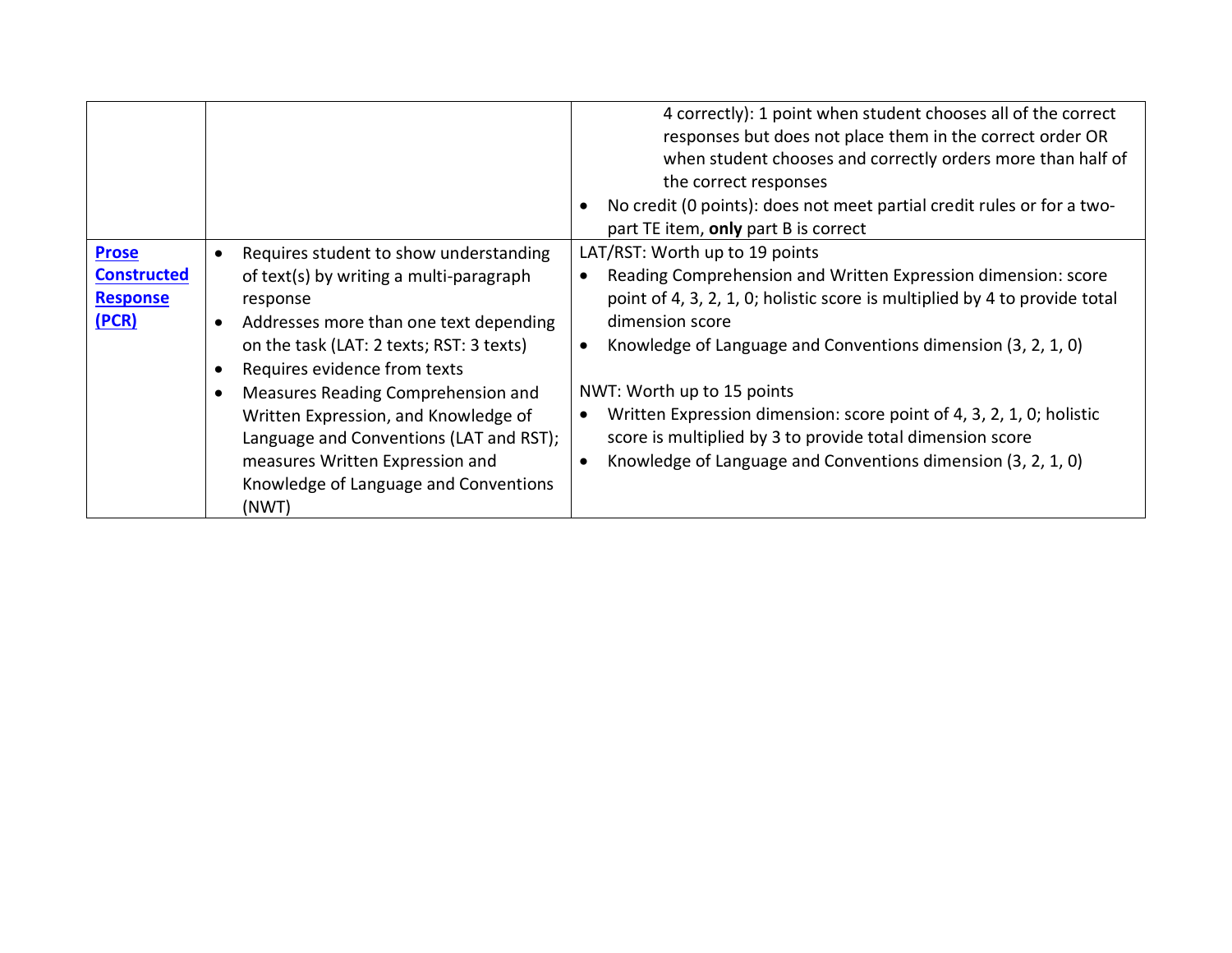**Key for Technology-Enhanced Items**

<span id="page-5-0"></span>**Session 1, Item 8**

explaining what led to Dr. Soares's research

Note: The image below shows the question prior to a response being entered.

 $\overline{\mathbf{v}}$ 

 $\mathbf{v}$ 

sharing an amusing personal story about Dr. Soares detailing Dr. Soares's involvement with animal rescue explaining what led to Dr. Soares's research giving background information about Dr. Soares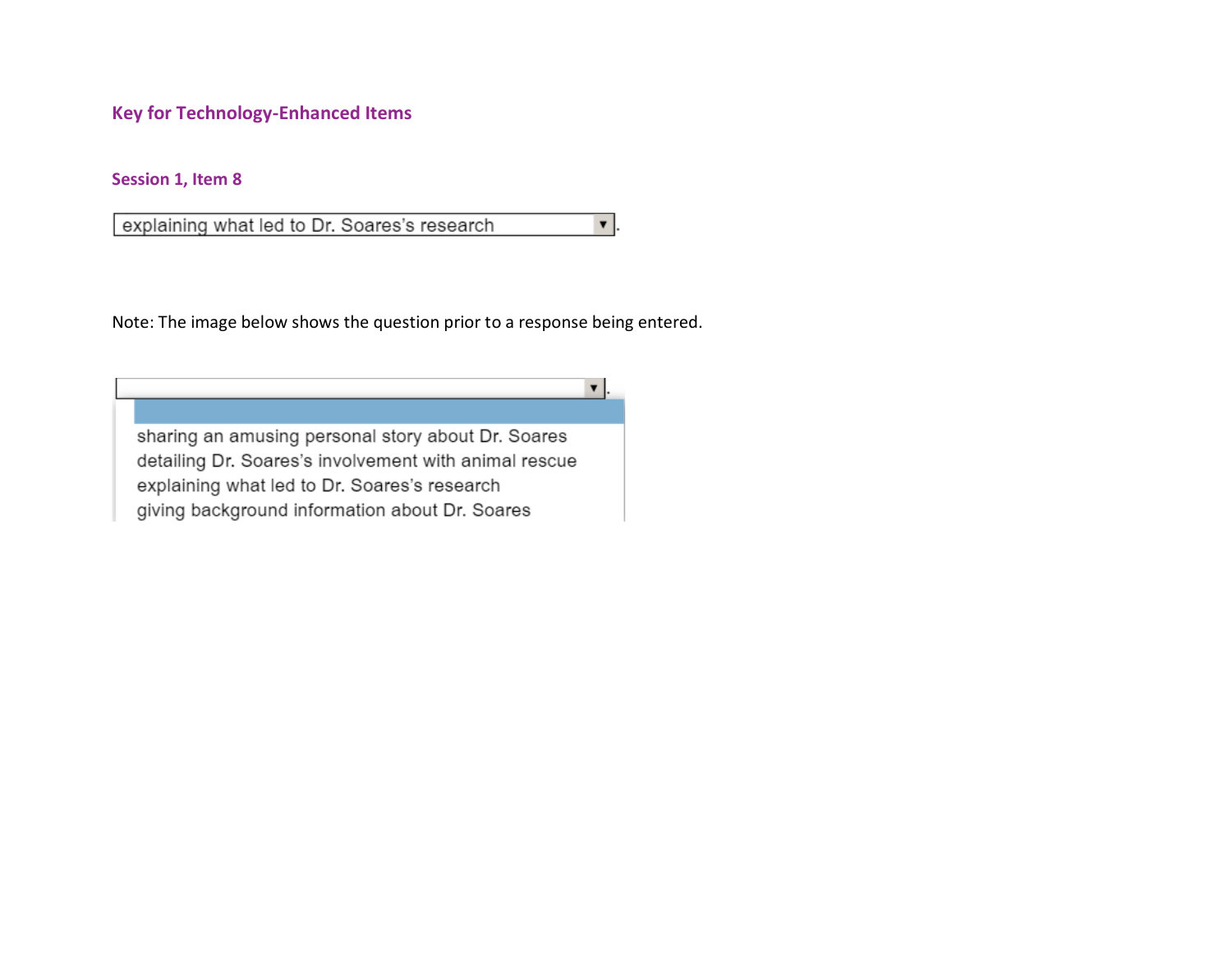## <span id="page-6-0"></span>**Session 1, Item 11**

| Collect alligator<br>eggs and wait for<br>them to hatch. |                                                         |
|----------------------------------------------------------|---------------------------------------------------------|
| Use drugs to<br>make an alligator<br>fall asleep.        | Ask other                                               |
| Connect an<br>alligator to a<br>computer.                | researchers for<br>their opinion.                       |
| Place an alligator<br>into a water tank.                 |                                                         |
| Expose bumps to<br>different types of<br>stimulation.    | Study other<br>animals to identify<br>similar features. |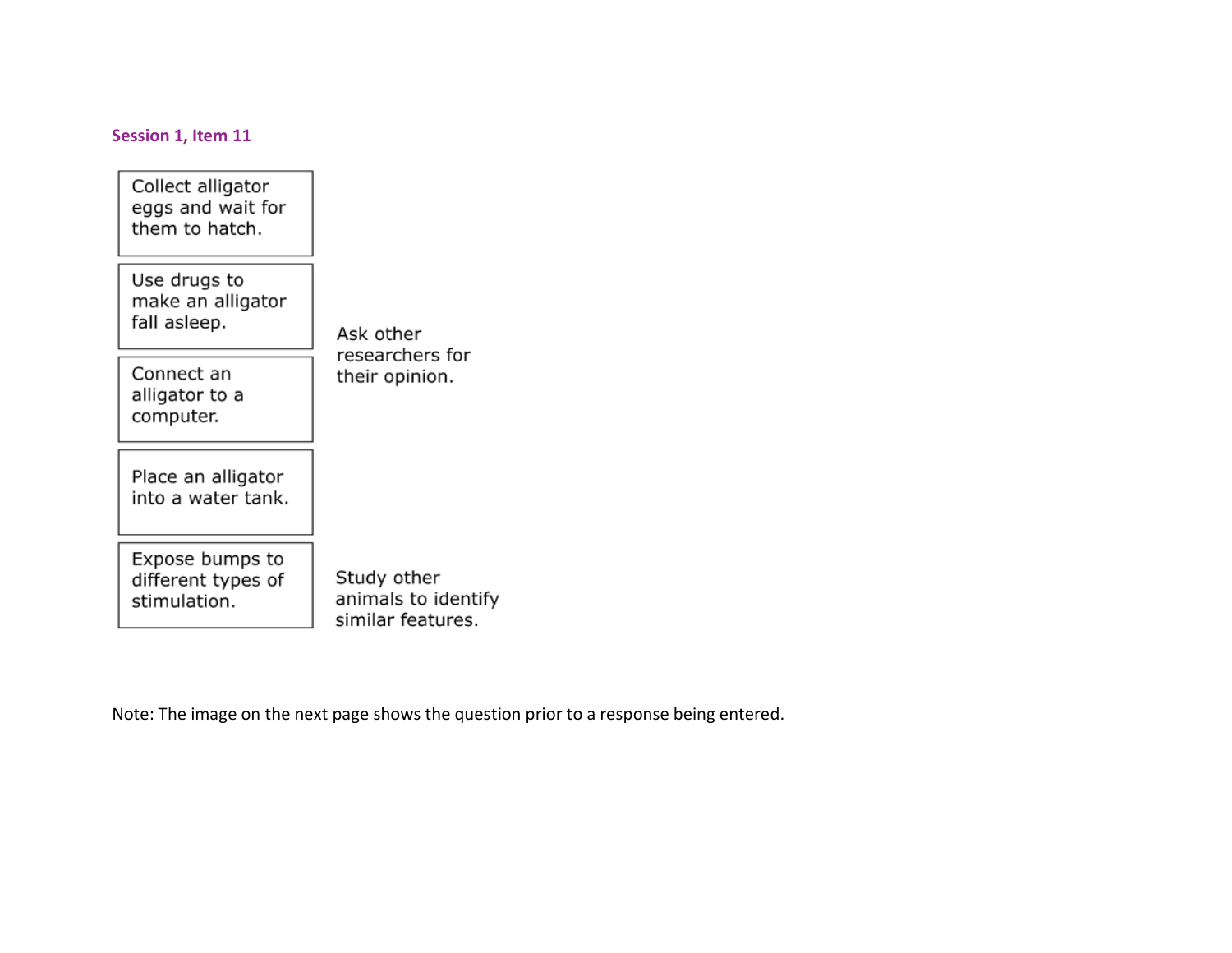

Place an alligator into a water tank.

Connect an alligator to a computer.

Ask other researchers for their opinion.

Expose bumps to different types of stimulation.

Collect alligator eggs and wait for them to hatch.

Study other animals to identify similar features.

Use drugs to make an alligator fall asleep.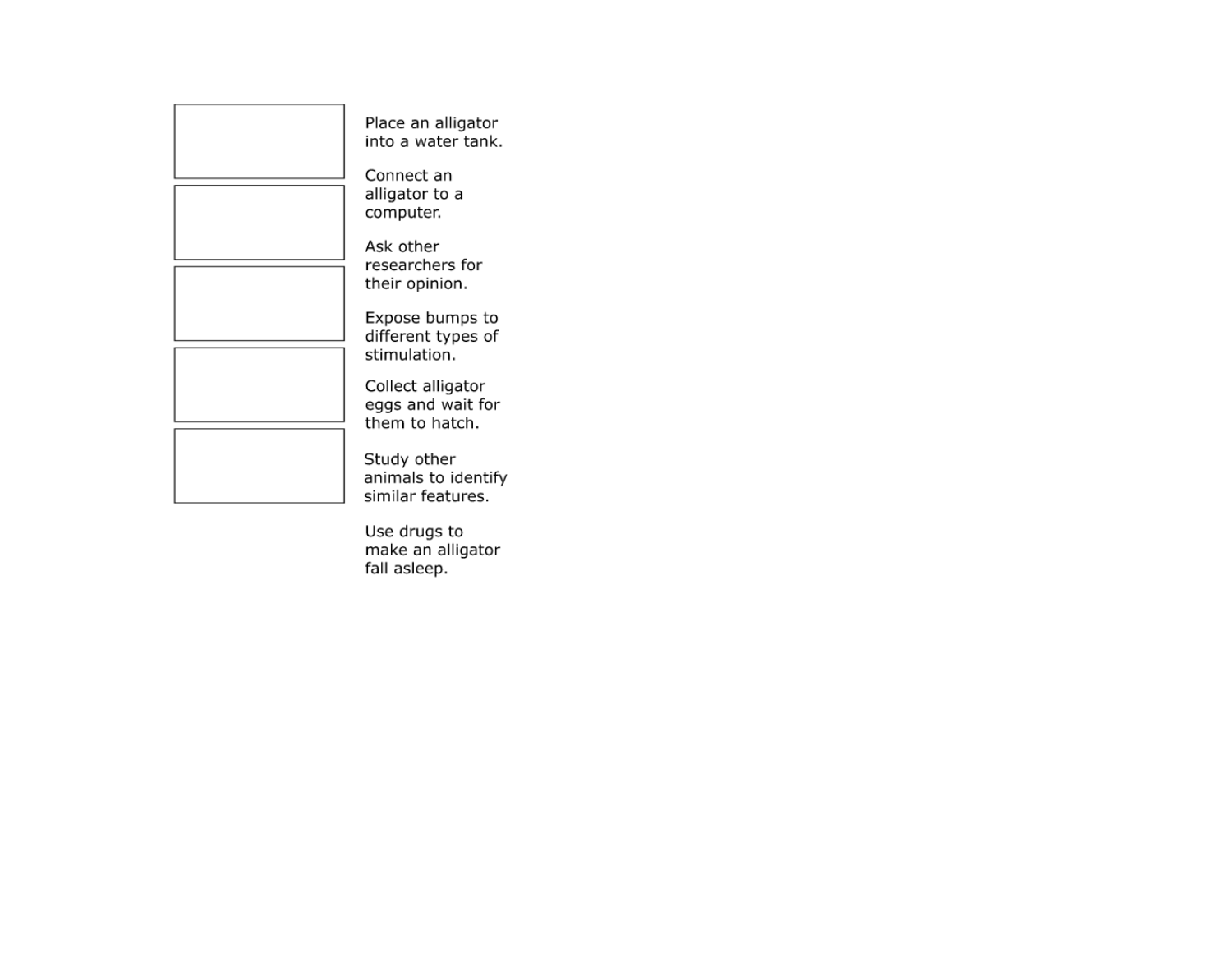### <span id="page-8-0"></span>**Session 2, Item 14\***

#### Strategy

The author explains a problem and then presents solutions. Strategy The author details the cause and effect of an event or action. "But today three subspecies-the Balinese, Caspian, The author shares important events or actions in the and Javan tigers-are now extinct, and a fourthorder of appearance. Evidence the South China tiger-is almost extinct." Evidence "They're also special to visitors who travel to 'They keep a computerized family tree of zoo tigers Cleveland Metroparks Zoo in Ohio for a glimpse that helps match males and females for breeding." Evidence of these rare cubs." "The World Wildlife Fund (WWF) and other organizations are working with the Russian government to set aside Evidence protected areas for these big cats."

"Although the zoo staff members keep Tatja in a separate area, they don't think he would hurt the cubs."

"Grooming lessons come in handy for playful cubs who can't resist rolling in the mud."

## **\*The evidence does not need to be in any particular order.**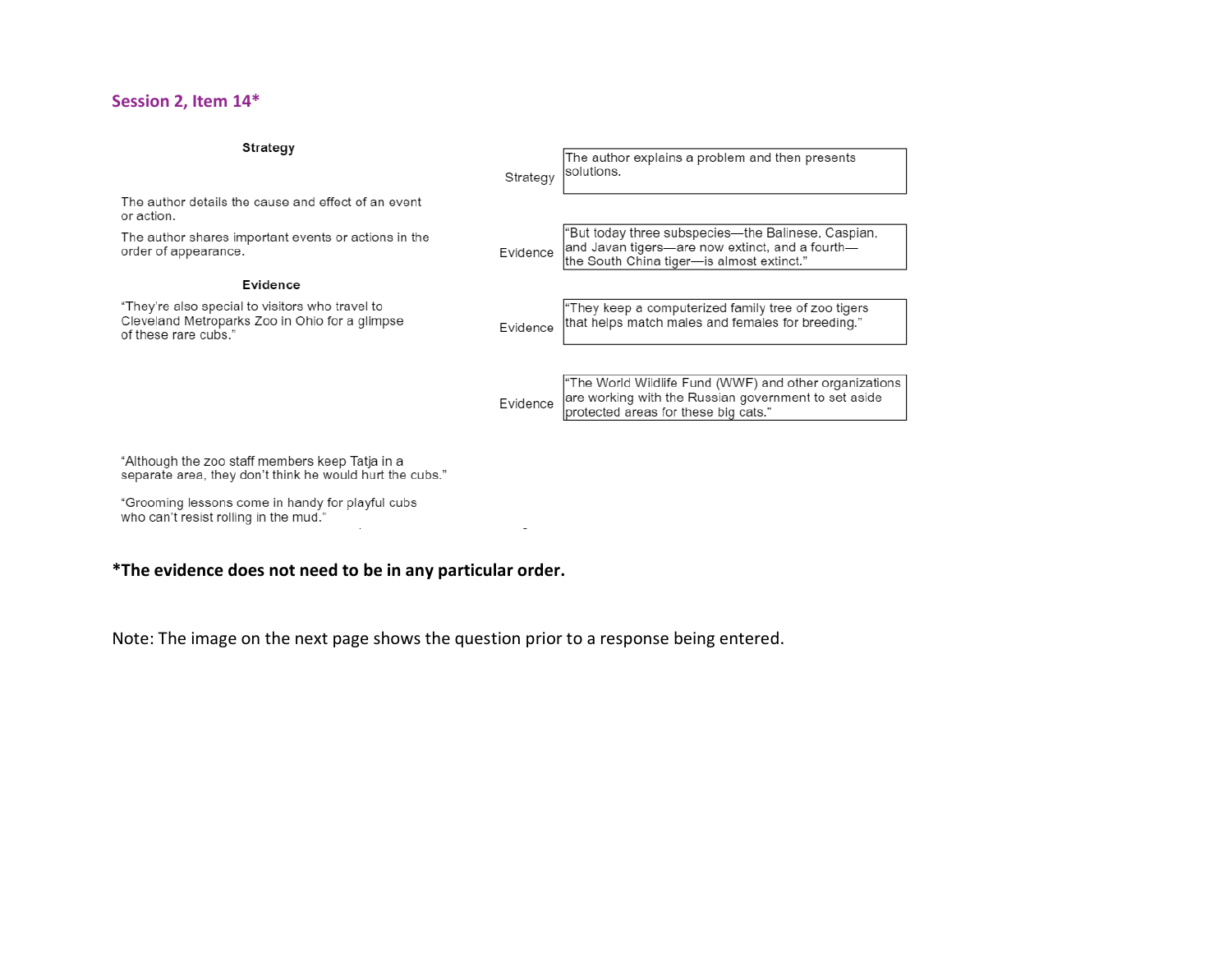#### Strategy

The author explains a problem and then presents solutions.

The author details the cause and effect of an event or action.

The author shares important events or actions in the order of appearance.

#### Evidence

"They're also special to visitors who travel to Cleveland Metroparks Zoo in Ohio for a glimpse of these rare cubs."

"But today three subspecies-the Balinese, Caspian, and Javan tigers—are now extinct, and a fourth—<br>the South China tiger—is almost extinct."

"They keep a computerized family tree of zoo tigers that helps match males and females for breeding."

"Although the zoo staff members keep Tatja in a separate area, they don't think he would hurt the cubs."

"Grooming lessons come in handy for playful cubs who can't resist rolling in the mud."

"The World Wildlife Fund (WWF) and other organizations are working with the Russian government to set aside protected areas for these big cats."

Strategy

Evidence

Evidence

Evidence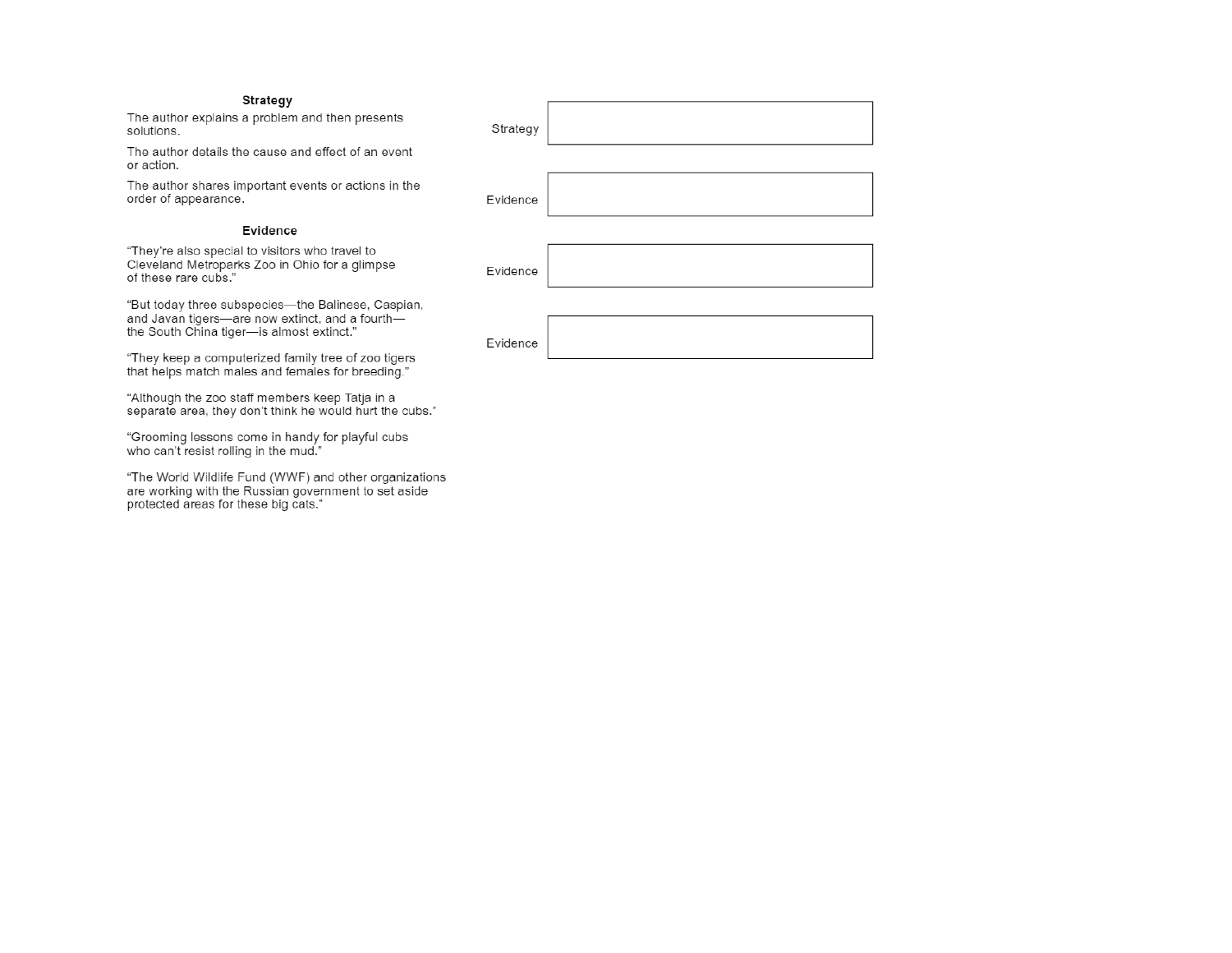## <span id="page-10-0"></span>**Session 3, Item 24\***



**\*The main characters do not need to be in a particular order.**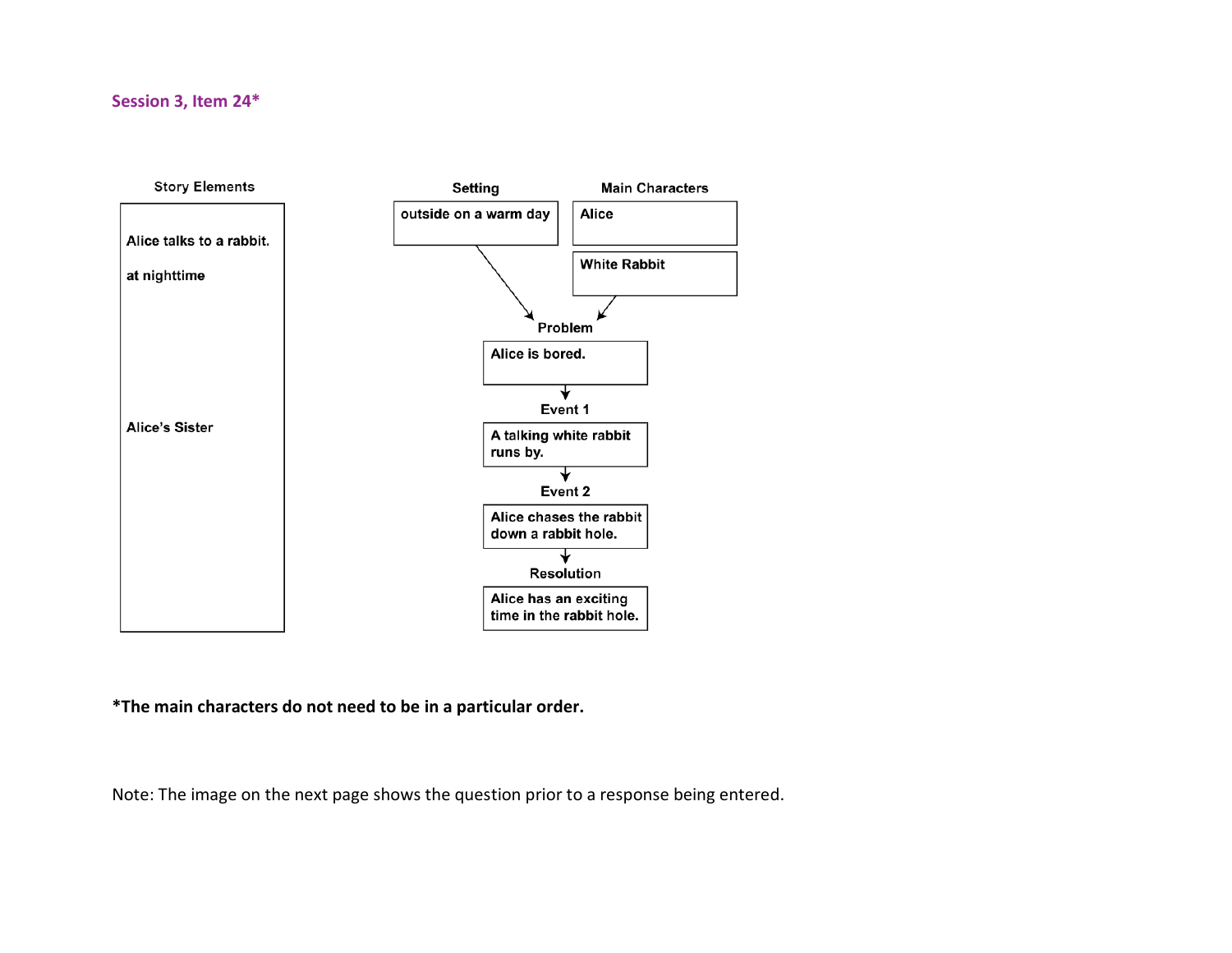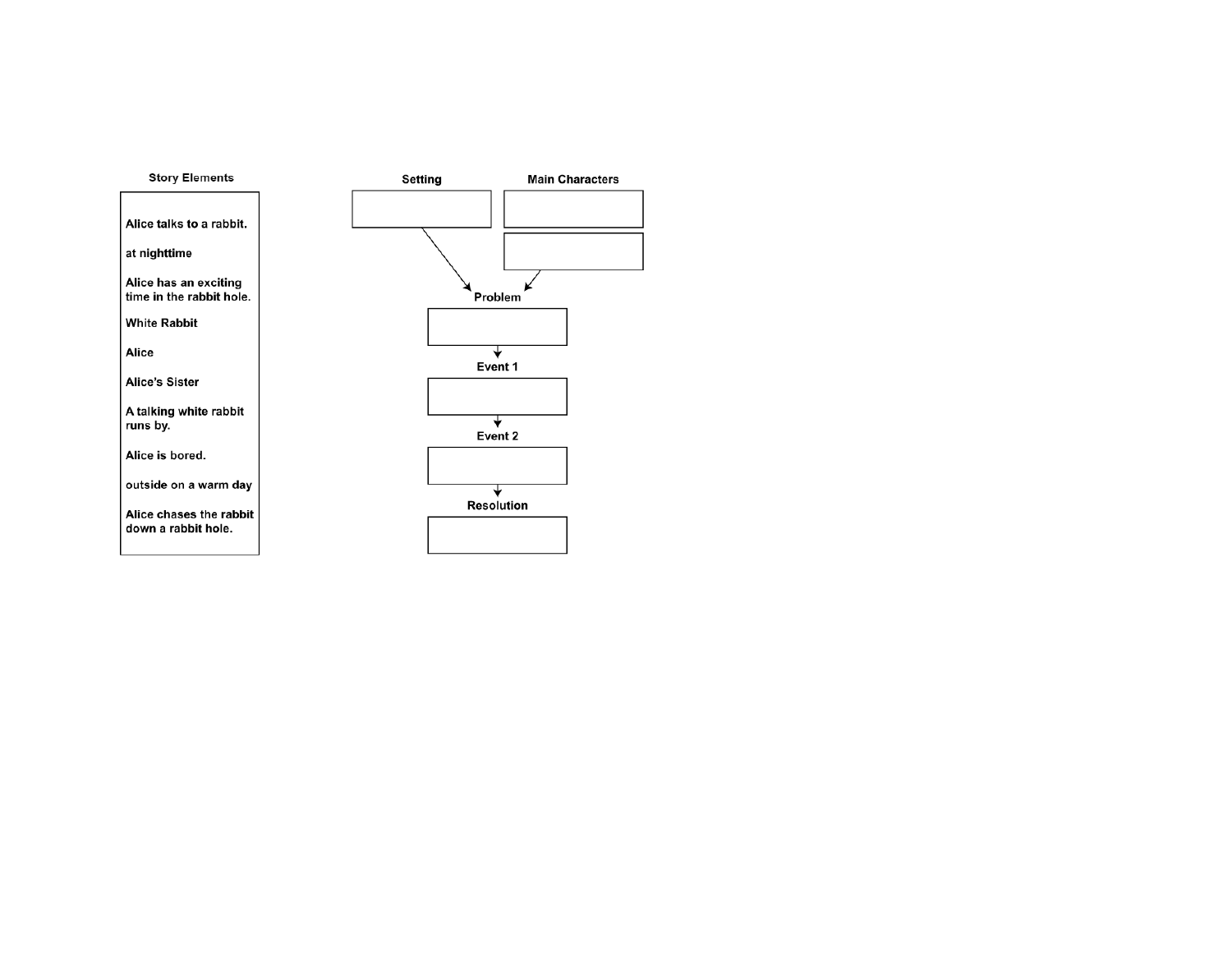## <span id="page-12-0"></span>**Session 3, Item 31**

from The Story of a Bad Boy

from The Life of a Ship from the Launch to the Wreck

"... tossed on shore by the scornful waves...." (paragraph 2)

"His father was a fisherman. . . ." (paragraph 1)

"... the town itself is full of hints and flavors of the sea." (paragraph 2)

"... he fell into the water neck and heels...." (paragraph 1)

| from The Story of a Bad Boy                                                        | from The Life of a Ship<br>from the Launch to the Wreck       |
|------------------------------------------------------------------------------------|---------------------------------------------------------------|
| he burns for the time when he shall<br>stand on the quarter-deck"<br>(paragraph 1) | ". constantly sailing away from<br>the harbour" (paragraph 1) |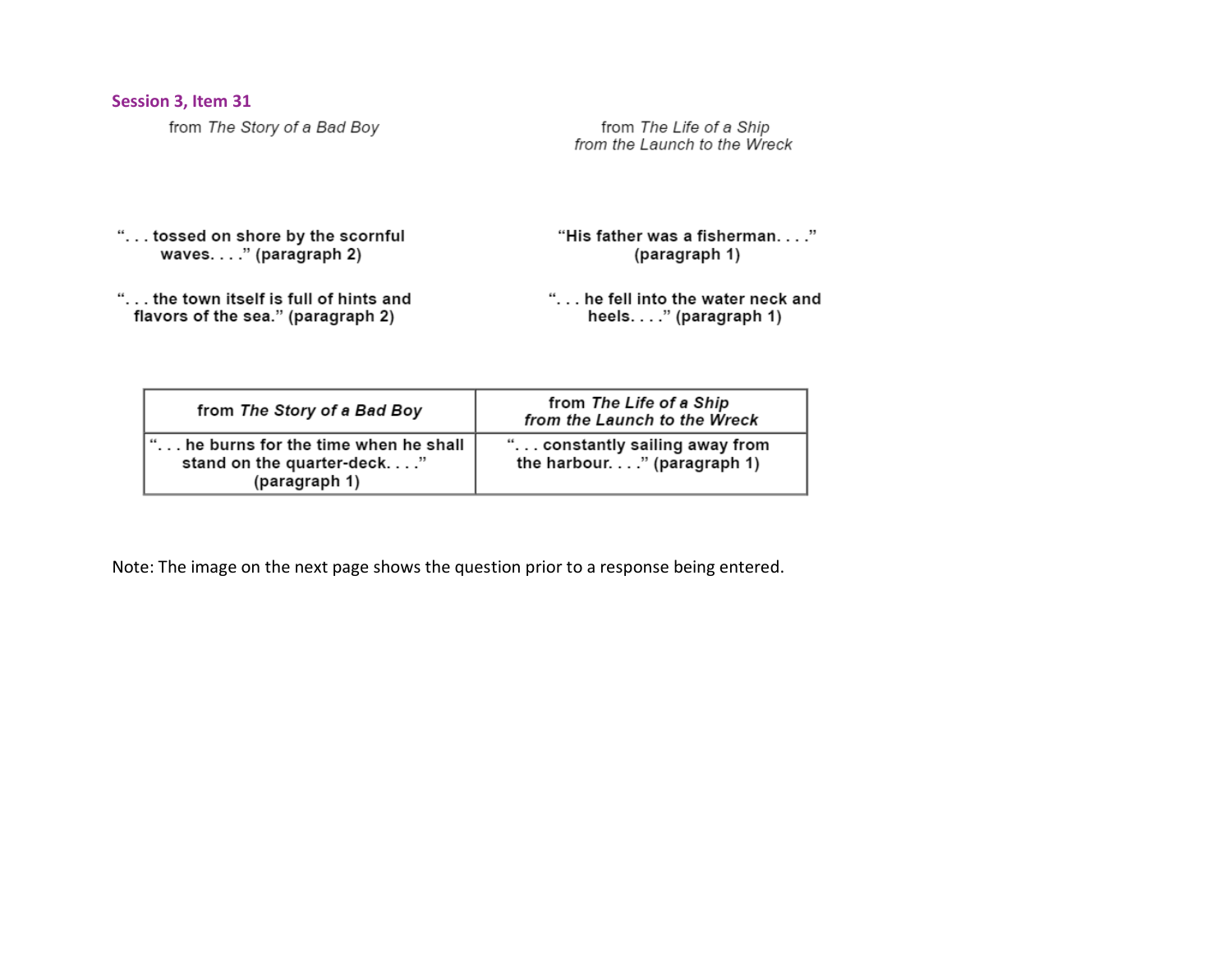| from The Story of a Bad Boy                                                          | from The Life of a Ship<br>from the Launch to the Wreck        |
|--------------------------------------------------------------------------------------|----------------------------------------------------------------|
| " he burns for the time when he shall<br>stand on the quarter-deck"<br>(paragraph 1) | ". constantly sailing away from<br>the harbour." (paragraph 1) |
| " tossed on shore by the scornful                                                    | "His father was a fisherman."                                  |
| waves" (paragraph 2)                                                                 | (paragraph 1)                                                  |
| " the town itself is full of hints and                                               | " he fell into the water neck and                              |
| flavors of the sea." (paragraph 2)                                                   | heels" (paragraph 1)                                           |

| from The Story of a Bad Boy | from The Life of a Ship<br>from the Launch to the Wreck |
|-----------------------------|---------------------------------------------------------|
|                             |                                                         |
|                             |                                                         |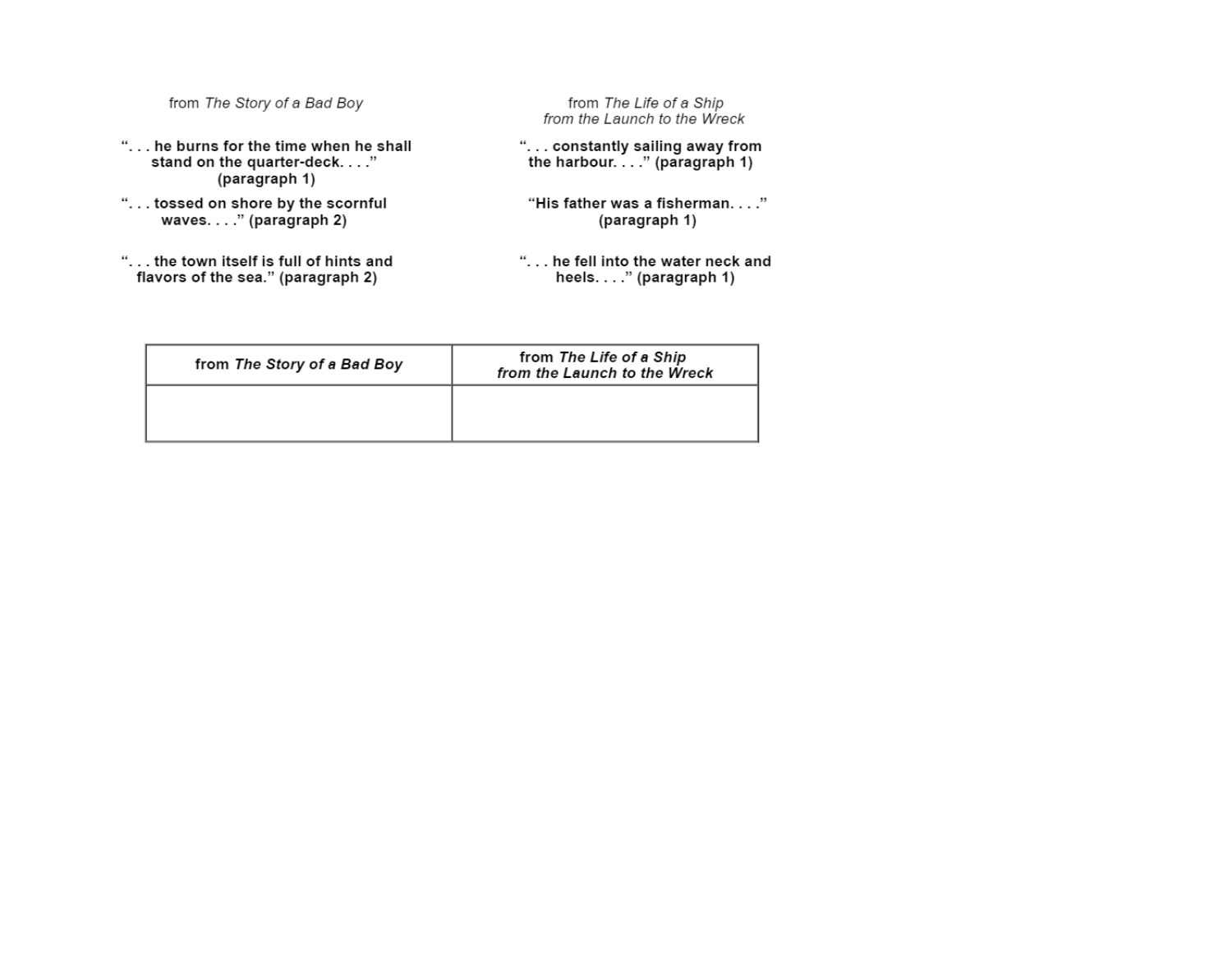<span id="page-14-0"></span>**Session 4, Item 32**

Dr. Robert Groves visited Noorvik, Alaska, to count the first household for the 2010 Census. The citizens of Noorvik were excited about the arrival of the census. The dog sled parade was the most fun Groves had all day. Groves traveled with the mayor of Noorvik to visit the first household in Noorvik to be counted. Everyone from the village gathered for speeches, performances, and a gift exchange before the Director and his party left. Groves wanted everyone in the village to be interviewed by the press.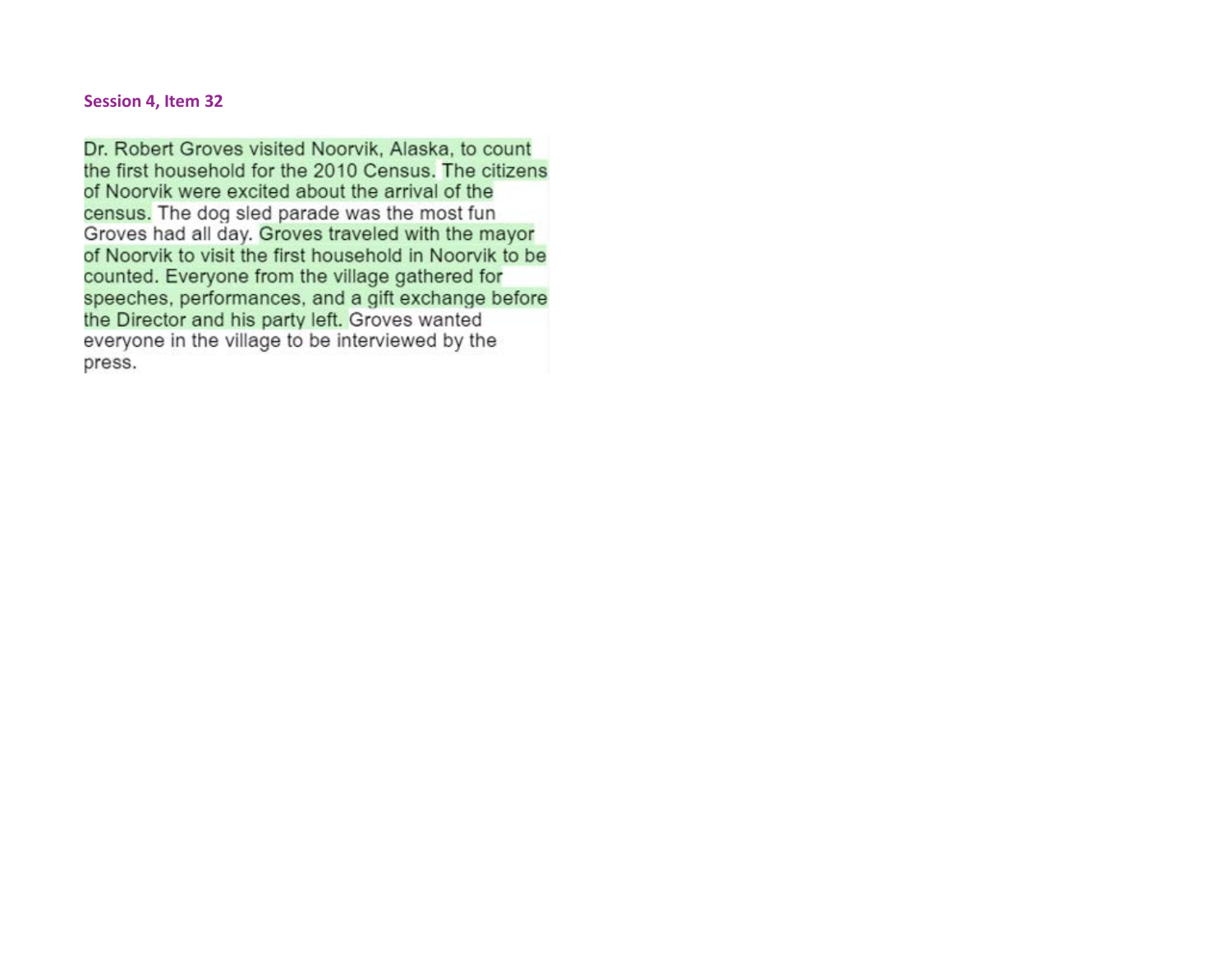<span id="page-15-0"></span>

| <b>Scoring of Grade 6 PCRs</b> |                                                         |                                                               |                     |                   |
|--------------------------------|---------------------------------------------------------|---------------------------------------------------------------|---------------------|-------------------|
| Task                           | <b>Dimensions</b>                                       | <b>Points by Dimension</b>                                    | <b>Total Points</b> | <b>Rubric</b>     |
| Literary Analysis              | <b>Reading Comprehension</b><br>and Written Expression* | 16 points<br>(4 times holistic score)                         | 19                  | LAT/RST Rubric    |
|                                | Conventions                                             | 3 points<br>16 points<br>(4 times holistic score)<br>3 points |                     |                   |
| <b>Research Simulation</b>     | <b>Reading Comprehension</b><br>and Written Expression* |                                                               | 19                  | LAT/RST Rubric    |
|                                | Conventions                                             |                                                               |                     |                   |
| Narrative Writing              | Written Expression                                      | 12 points<br>(3 times holistic score)                         | 15                  | <b>NWT Rubric</b> |
|                                | Conventions                                             | 3 points                                                      |                     |                   |

\*When scoring the Reading Comprehension and Written Expression dimension, the holistic score (4, 3, 2, 1, 0) is determined, based on which score point best describes that response. That holistic score is multiplied by 4. This means that if a student receives a 2 for Reading Comprehension and Written Expression, the student will receive a score of 8 for this dimension. This score is then added to the Conventions score to provide the total score for the RST and the LAT.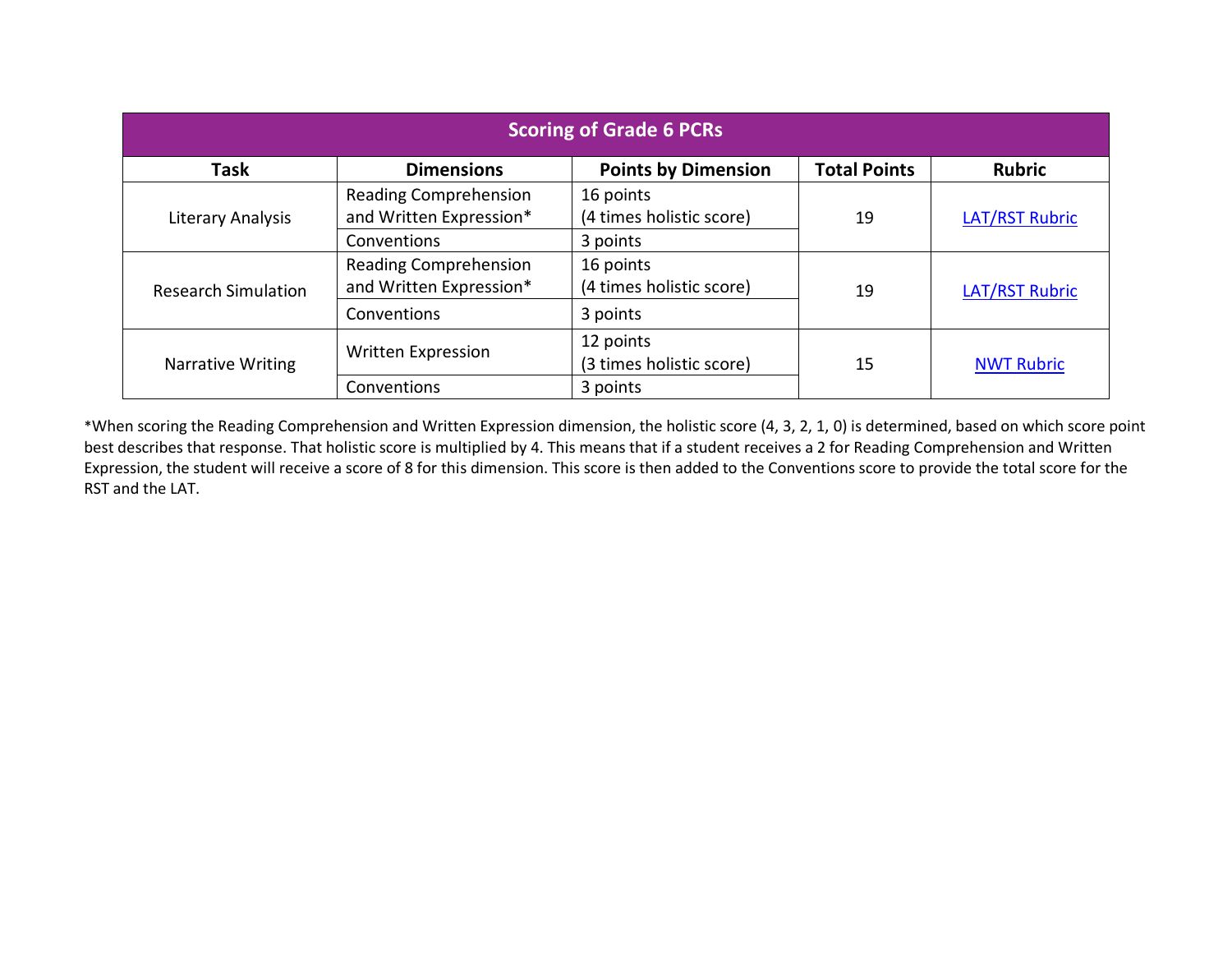<span id="page-16-0"></span>

| <b>Construct</b><br><b>Measured</b>                                 | <b>Score Point 4</b>                                                                                                                                                                     | <b>Score Point 3</b>                                                                                                                                                                                                                      | <b>Score Point 2</b>                                                                                                                                                                                                                                                                  | <b>Score Point 1</b>                                                                                                                                                                                                                       | <b>Score Point 0</b>                                                                                                                                                                                                                    |
|---------------------------------------------------------------------|------------------------------------------------------------------------------------------------------------------------------------------------------------------------------------------|-------------------------------------------------------------------------------------------------------------------------------------------------------------------------------------------------------------------------------------------|---------------------------------------------------------------------------------------------------------------------------------------------------------------------------------------------------------------------------------------------------------------------------------------|--------------------------------------------------------------------------------------------------------------------------------------------------------------------------------------------------------------------------------------------|-----------------------------------------------------------------------------------------------------------------------------------------------------------------------------------------------------------------------------------------|
|                                                                     | The student response                                                                                                                                                                     | The student response                                                                                                                                                                                                                      | The student response                                                                                                                                                                                                                                                                  | The student response                                                                                                                                                                                                                       | The student response                                                                                                                                                                                                                    |
| Reading<br>Comprehension<br>and<br>Written<br><b>Expression</b>     | • demonstrates full<br>comprehension of ideas<br>stated explicitly and<br>inferentially by providing an<br>accurate analysis;                                                            | • demonstrates comprehension<br>of ideas stated explicitly and/or<br>inferentially by providing a<br>mostly accurate analysis;                                                                                                            | • demonstrates basic<br>comprehension of ideas<br>stated explicitly and/or<br>inferentially by providing a<br>generally accurate analysis;                                                                                                                                            | • demonstrates limited<br>comprehension of ideas<br>stated explicitly and/or<br>inferentially by providing a<br>minimally accurate analysis;                                                                                               | • demonstrates no<br>comprehension of ideas by<br>providing an inaccurate or<br>no analysis;                                                                                                                                            |
|                                                                     | • addresses the prompt and<br>provides effective and<br>comprehensive development<br>of the claim or topic that is<br>consistently appropriate to<br>the task, purpose, and<br>audience; | • addresses the prompt and<br>provides mostly effective<br>development of the claim or<br>topic that is mostly<br>appropriate to the task,<br>purpose, and audience;                                                                      | • addresses the prompt and<br>provides some development<br>of the claim or topic that is<br>somewhat appropriate to<br>the task, purpose, and<br>audience;                                                                                                                            | • addresses the prompt and<br>provides minimal development<br>of the claim or topic that is<br>limited in its<br>appropriateness to the task,<br>purpose, and audience;                                                                    | • is undeveloped and/or<br>inappropriate to the task,<br>purpose, and audience;                                                                                                                                                         |
|                                                                     | • uses clear reasoning<br>supported by relevant text-<br>based evidence in the<br>development of the claim or<br>topic;                                                                  | • uses mostly clear reasoning<br>supported by relevant text-<br>based evidence in the<br>development of the claim or<br>topic;                                                                                                            | • uses some reasoning and<br>text-based evidence in the<br>development of the claim or<br>topic;                                                                                                                                                                                      | • uses limited reasoning and<br>text-based evidence:                                                                                                                                                                                       | • includes little to no text-<br>based evidence;                                                                                                                                                                                        |
|                                                                     | • is effectively organized with<br>clear and coherent writing;                                                                                                                           | • is organized with mostly clear<br>and coherent writing;                                                                                                                                                                                 | • demonstrates some<br>organization with somewhat<br>coherent writing;                                                                                                                                                                                                                | • demonstrates limited<br>organization and coherence;                                                                                                                                                                                      | • lacks organization and<br>coherence:                                                                                                                                                                                                  |
|                                                                     | • establishes and maintains an<br>effective style.                                                                                                                                       | • establishes and maintains a<br>mostly effective style.                                                                                                                                                                                  | • has a style that is somewhat<br>effective.                                                                                                                                                                                                                                          | • has a style that is minimally<br>effective.                                                                                                                                                                                              | • has an inappropriate style.                                                                                                                                                                                                           |
| Knowledge<br><sub>of</sub><br>Language<br>and<br><b>Conventions</b> |                                                                                                                                                                                          | The student response<br>demonstrates full command of<br>the conventions of standard<br>English at an appropriate level of<br>complexity. There may be a few<br>minor errors in mechanics,<br>grammar, and usage, but<br>meaning is clear. | The student response<br>demonstrates some command of<br>the conventions of standard<br>English at an appropriate level of<br>complexity. There may be errors<br>in mechanics, grammar, and<br>usage that occasionally impede<br>understanding, but the meaning<br>is generally clear. | The student response<br>demonstrates limited command<br>of the conventions of standard<br>English at an appropriate level of<br>complexity. There may be errors<br>in mechanics, grammar, and<br>usage that often impede<br>understanding. | The student response does not<br>demonstrate command of the<br>conventions of standard English<br>at the appropriate level of<br>complexity. Frequent and<br>varied errors in mechanics,<br>grammar, and usage impede<br>understanding. |

# **Grades 6–10 Literary Analysis Task (LAT) and Research Simulation Task (RST) Scoring Rubric**